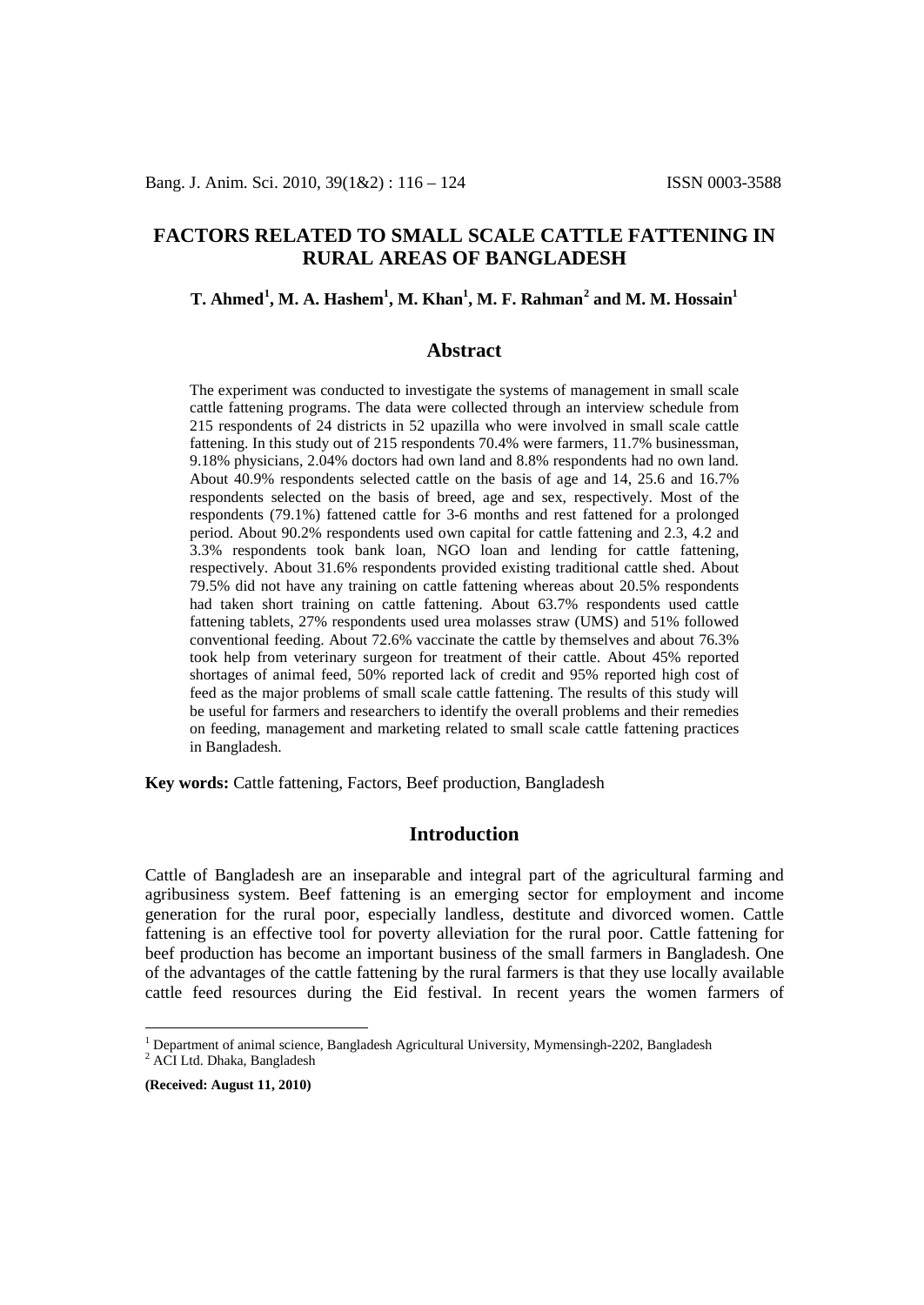Bangladesh have been involved and sustained beef fattening program in rural areas of the country. The information available in the literature on cattle fattening by small farmers in rural areas are few and sporadic (Hossain, 1986; Hossain *et al*., 1996a; Huq *et al.,* 1997 and Hashem *et al.,* 1999). To develop a sustainable beef cattle production system in Bangladesh which starts at the farmers' level for production and ending at consumers' level for consumption, it is necessary to find out the existing beef cattle production, marketing, processing systems and consumers' perceptions. For this it is prime important to find out the existing cattle fattening system and those factors which are directly related with cattle in Bangladesh. Therefore, the present study was undertaken with the following objectives: (i) to investigate the feeding, management and marketing system of small scale cattle fattening. (ii) to identify the problems related to cattle fattening program and their potential solutions.

### **Methodology**

The present study was conducted to investigate the cattle fattening program practiced by the rural farmers in different districts of Bangladesh. The data was collected through an interview schedule involving 215 respondents of 24 districts in 52 upazilla who were involved in cattle fattening before Eid-ul-Azha (December, 2008). The respondents were selected who rear cattle or bought cattle for fattening. Respondents were randomly chosen from each upazilla. In total 215 respondents were chosen for collecting data to address the objectives. The interview schedule was prepared based on the objectives of the study. In this study 215 respondents were interviewed to find out the socio economic condition of them. The selected characteristics included age, family size, land size and occupation. The age of the respondents ranged from 20 to 70 years. The respondents were grouped into three categories, young age (up to 35 years), middle age (36 to 50 years) and old age (above 50 years). Family size of the respondents ranged from 2 to 13 members. The family sizes of the respondents were classified into three categories. These were small (2-3 members), medium (4-6 members) and large (above 6 members).

Data were collected following the direct interviews and making frequent personal visits. Interviews were normally conducted in the market or in respondent's house during their leisure time. Secondary data were collected from BBS, journals, reports and various published articles. The interview schedule contained the following items of information. General information of the cattle fattening owners, livestock population, management of the fattening cattle, feeds and feeding cattle, indigenous knowledge on rearing cattle and marketing of cattle. The problems and probable solutions related to small scale cattle fattening were also identified.

The collected data were analyzed statistically by using simple statistical tools like average and Per centages as well as Chi-square through SPSS software.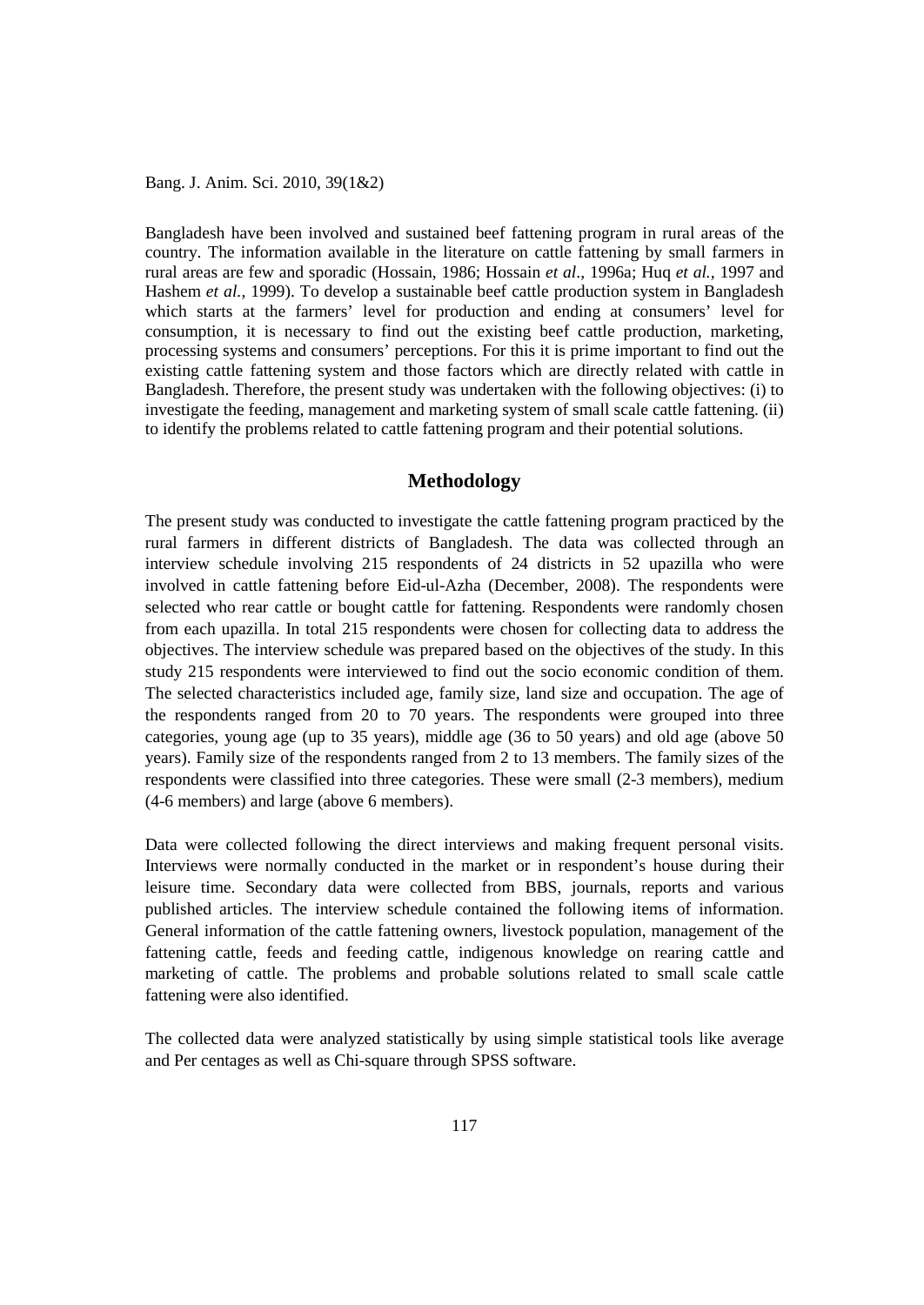# **Results and Discussion**

#### **Socio-economic background**

Number and Per centage distribution of respondents according to their age group, family size and occupation are shown in Table 1.

| <b>Parameters</b> | <b>Categories</b>              | Number of<br>respondents | Per cent of total<br>respondents |
|-------------------|--------------------------------|--------------------------|----------------------------------|
| Age               | Young age (up to 35 years)     | 48                       | 22.3                             |
|                   | Middle age (36 to 50 years)    | 108                      | 50.2                             |
|                   | Old age (above 50 years)       | 59                       | 24.4                             |
| Family size       | Small family (2-3 members)     |                          | 0.5                              |
|                   | Medium family (4-6 members)    | 85                       | 39.5                             |
|                   | Large family (above 6 members) | 129                      | 60.0                             |
| Occupation        | Farmer                         | 151                      | 70.2                             |
|                   | <b>Business</b>                | 24                       | 11.2                             |
|                   | Shop keeper                    | 1                        | 0.5                              |
|                   | Teacher                        | 18                       | 8.4                              |
|                   | Service                        | 14                       | 6.5                              |
|                   | Doctor                         | 7                        | 3.3                              |

**Table 1. Distribution of respondents according to their age, family size and occupation**

It is revealed that the majority (50.2%) of the respondents were in the middle age category, 22.3% and 24.4% of the respondents were in the young and old aged, respectively. In case of family size, 60.0% of the respondents belong to large sized family which was also a representative of typical family size of Bangladesh. Out of the 215 respondents 70.2% are involved in agriculture, 11.2% in business, 8.4% in Teacher, 6.5% in service and 3.3% in doctor. The total respondents were classified into six categories.

Number and Per centage distribution of respondents according to the land size are shown in Table 2. Land size was categories on the basis of the respondents' occupation. The major category (70.4%) of the respondents belongs to farmer categories which had own land and 11.7% businessman, 9.18% Teacher, 6.63% service holder and 2.04% doctor had own land. In total 91.2% respondents had own land and 8.8 had no own land. Distribution of respondents according to their own land differs significantly (P<0.01). Almost all the respondents reported that one or more of their family member were involved in beef cattle rearing program. Not a single respondent is reported to hired labour for this purpose. The result of this study differed from Hossain *et al.* (2002) where he found that the average age of the farmers range from 27 to 40 years and they had a minimum land for cultivation, whereas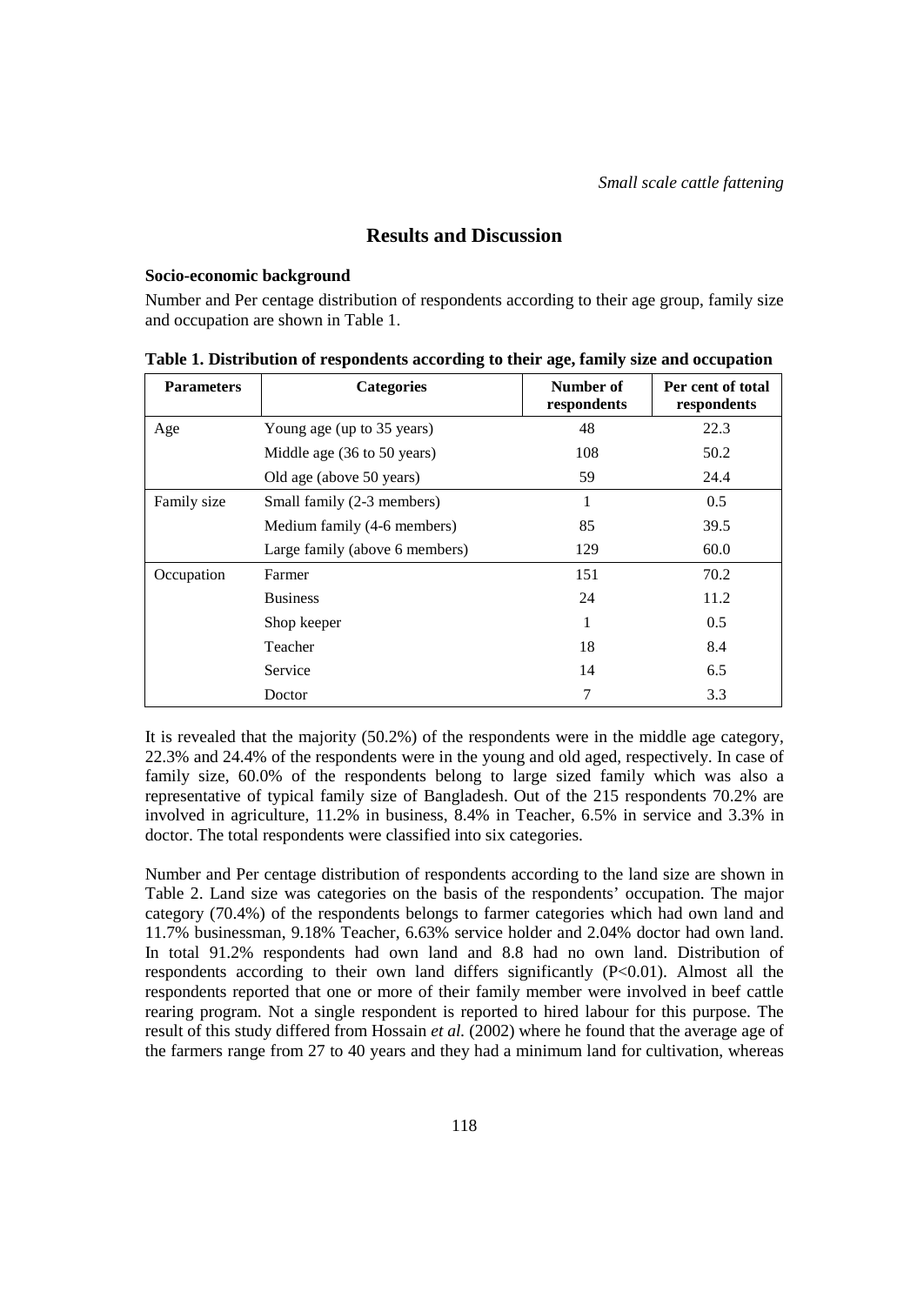in this study the average age of the respondents ranged from 20 to 70 years and 91.2% respondents had a minimum land for cultivation.

| <b>Categories (Occupation)</b> | Own land    |              |
|--------------------------------|-------------|--------------|
|                                | Yes $(\% )$ | No(%)        |
| Farmer                         | 138 (70.4)  | 13 (68.4)    |
| <b>Business</b>                | 23(11.7)    | 1(5.26)      |
| Shop keeper                    | 0           | 1(5.26)      |
| Teacher                        | 18 (9.18)   | $\mathbf{0}$ |
| Service                        | 13(6.63)    | 1(5.26)      |
| Doctor                         | 4(2.04)     | 3(15.7)      |
| <b>Total</b>                   | 196         | 19           |
| Per cent                       | 91.2        | 8.8          |

**Table 2. Distribution of respondents according to their land size** 

Chi-square test (P<0.01)

### **Factors associated with cattle fattening**

Factors associated with cattle fattening by the respondents are shown in Table 3. About 40.9% respondents selected their cattle on the basis of age and 14, 25.6 and 16.7% respondents selected their cattle on the basis of sex, breed (indigenous or crossbred) and age & sex respectively. Most of the respondents fattened cattle for 3-6 months (79.1%) and rest fattened a prolonged period. About 90.2% respondents used own capital for cattle fattening and 2.3, 4.2 and 3.3% respondents took bank loan, NGO loan and lending for cattle fattening. About 31.6% respondents provided existing traditional cattle shed. About 79.5% respondents did not have any training on cattle fattening whereas about 20.5% respondents had taken short training on cattle fattening. About 63.7% respondents used cattle fattening tablets, 27% respondents fed UMS and 51% respondents used none of these in cattle fattening. About 72.6% respondents used vaccine against infectious disease regularly for their cattle and about 76.3% respondents took help from veterinary surgeon for treatment of their cattle.

Table 3 showed that 90.2% respondents used own capital for small scale cattle fattening and 72.6% respondents used vaccination for fattening programme. The result of this study was in agreement with Begum *et al.* (2007) where they reported that 86.7% farmers used own capital and 83.3% farmers used vaccination for cattle fattening. In this study about 79.1% respondents found that the fattening period of cattle suitable was 3-6 months before Eid-ul-Azha. While working with the farmers in rural areas of Bangladesh, Hossain (1986) and Hossain *et al.* (1996a) reported cattle fattening periods of 4-5 months and 5.7 months, respectively. In this study most of the respondents (68.4%) kept their animals in shed built for a batch, whereas the rest 31.6% respondents kept in existing traditional cattle shed. The result of this study was in agreement with Hossain *et al.* (1996a) where they reported that majority of the farmers kept cattle in separate houses for fattening purposes. Important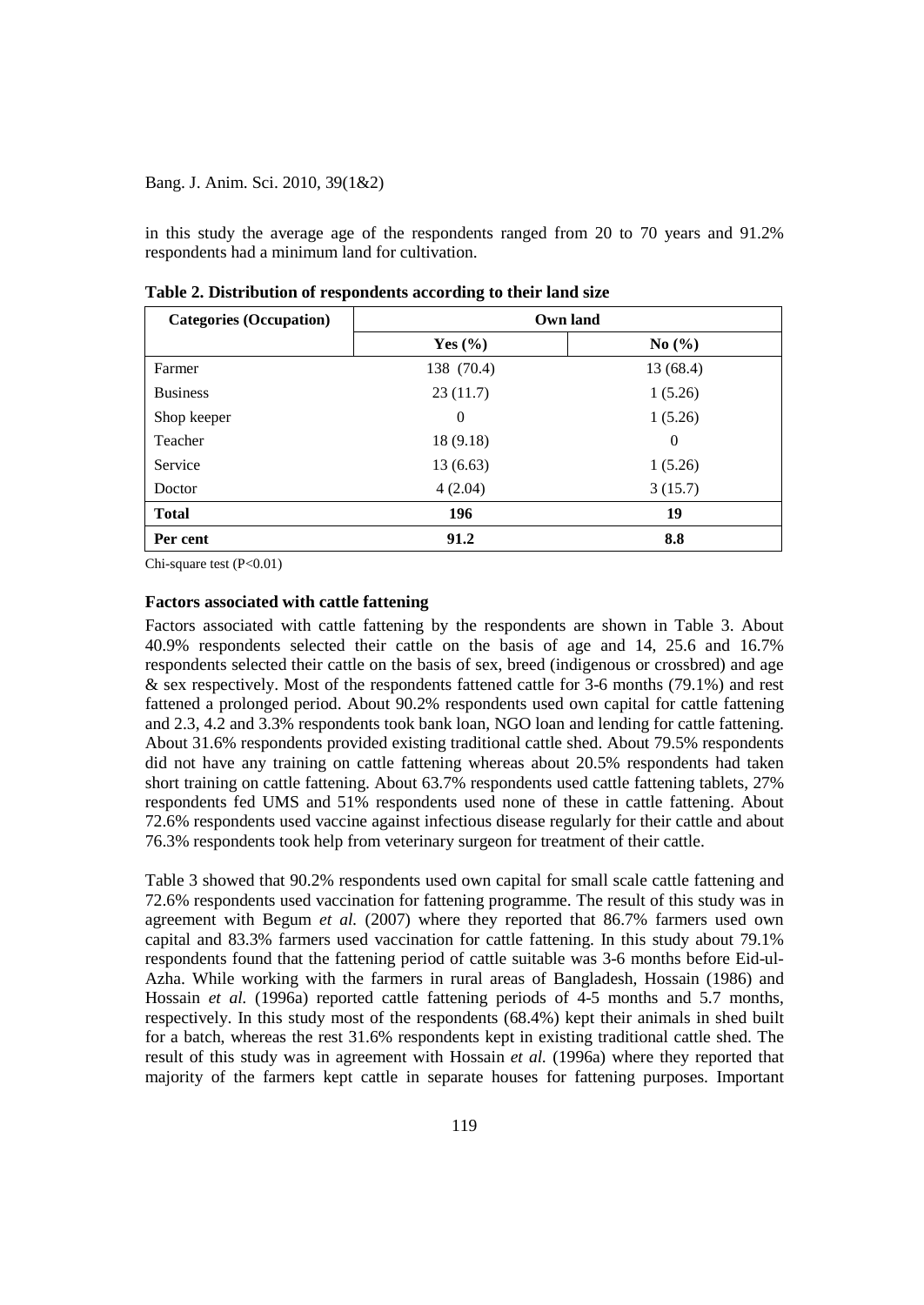factors involved in small scale cattle fattening are capital, feeds and fodder, grazing land, availability of cattle and their marketing, labor and labor management, health care and treatment, training on cattle fattening and location of market found in this study.

| <b>Parameters</b>    | <b>Categories</b>                                            | <b>Numbers of</b><br>respondents $(n = 215)$ | Per cent of total<br>respondents ( $n = 215$ ) |
|----------------------|--------------------------------------------------------------|----------------------------------------------|------------------------------------------------|
| Cattle selection     | Age                                                          | 88                                           | 40.9                                           |
|                      | <b>Sex</b>                                                   | 30                                           | 14.0                                           |
|                      | <b>Breed</b>                                                 | 55                                           | 25.6                                           |
|                      | Age & Sex                                                    | 36                                           | 16.7                                           |
|                      | Other                                                        | 6                                            | 2.8                                            |
| Fattening period     | <upto 6="" months<="" td=""><td>170</td><td>79.1</td></upto> | 170                                          | 79.1                                           |
|                      | 6-12 months                                                  | 10                                           | 4.7                                            |
|                      | >Above 12 months                                             | 35                                           | 16.3                                           |
| Source of money      | Bank loan                                                    | 5                                            | 2.3                                            |
|                      | Own capital                                                  | 194                                          | 90.2                                           |
|                      | NGO loan                                                     | 9                                            | 4.2                                            |
|                      | Lending                                                      | 7                                            | 3.3                                            |
| Cattle housing       | Existing traditional<br>cattle shed                          | 68                                           | 31.6                                           |
|                      | Shed built for a batch                                       | 147                                          | 68.4                                           |
| Training on cattle   | Taken                                                        | 44                                           | 20.5                                           |
| fattening            | Non taken                                                    | 171                                          | 79.5                                           |
| Technology used for  | <b>UMS</b>                                                   | 27                                           | 12.6                                           |
| fattening            | Cattle fattening tablets                                     | 137                                          | 63.7                                           |
|                      | No technology at all                                         | 51                                           | 23.7                                           |
| Govt. office support | Yes                                                          | 38                                           | 17.7                                           |
|                      | N <sub>o</sub>                                               | 177                                          | 82.3                                           |
| Vaccination          | Regularly                                                    | 156                                          | 72.6                                           |
|                      | Irregularly                                                  | 59                                           | 27.4                                           |
| Treatment of cattle  | By veterinary surgeon                                        | 164                                          | 76.3                                           |
|                      | By quack (Unskilled<br>village doctor)                       | 51                                           | 23.7                                           |

**Table 3. Factors associated with cattle fattening**

### **Feeding system in cattle fattening**

Both extensive and semi-intensive production systems were practiced reported by the respondents for cattle fattening. Extensive system consisted of grazing their own croplands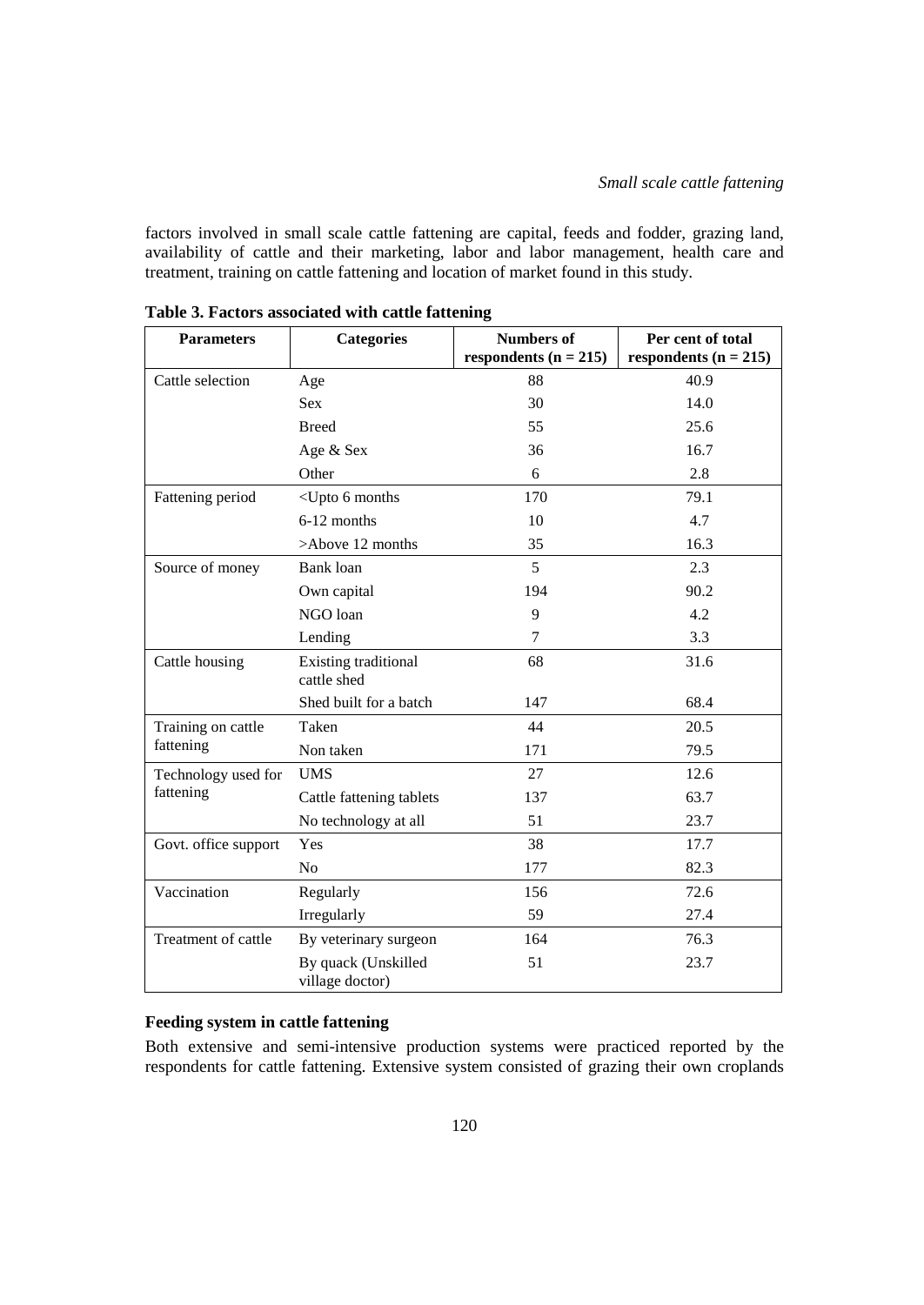after harvesting crops and grazing on roadside grasslands. Semi-intensive system included cut and carry and stall-feeding system. During rainy season (March to August) rice straw, green grass, mustard oil cake, wheat bran, rice polish and molasses on the other hand during dry season (September to February) rice straw, green grass, mustard oil cake, wheat bran, rice polish, molasses, water hyacinth, tree leaves, weeds and kitchen waste were used by the respondents.

Rice straw was the main feed source in the study areas. In all the upazillas under study most of the respondents compulsorily bought rice straw as their cattle feeds. Chopped rice straw was offered mainly during stall-feeding with adequate supply of water. Respondents used ponds, wells, tube-wells as the source of water for their cattle. Traditional feed and water troughs were used for these purposes. Many respondents had knowledge on some of the feeding technologies and high quality fodder cultivation. In the study area the respondents found using Urea Molasses Straw (UMS) technology to fatten their cattle which was only 12.7% of the total respondents under study. None of them was found to cultivate fodder crops for this business owing to lack of own land. Distribution of respondents according to their feed availability for small scale cattle fattening differs significantly (P<0.01). Out of the 215 respondents, 47% respondents said that feeds were available but 53% respondents said that feeds were not available (Table 4).

From this study 53% respondents reported that feeds are not available for small scale cattle fattening. The result of this study was in agreement with Rahman *et al.* (2001) where 70% respondents reported that feeds are not available. One of the advantages of the small scale cattle fattening by the rural respondents is that they used locally available feed resources. No improved feeding technologies, such as urea treated straw and Urea Molasses Block supplements were used by the farmers. Although they were trained but they did not follow this technology because they seemed that it was difficult and time consuming. Indigenous knowledge on cattle feeding like chopping of straw, mixing of green grass with straw, feeding tree leaves etc (Rahman *et al.*, 1998) practiced by the rural farmers of Mymensingh was more or less same to the feeding practices of the present study.

### **Marketing system of beef cattle**

The channels of beef cattle marketing found in the study areas are shown in Figure 1. Before the festival of Eid-ul-Azha, animals are taken to local market for selling, on market days *(Hut).* Buying and selling are completed through bargaining practice. In the process of cattle marketing middlemen and butchers are involved.

It is the pipe line through which a product flows on its way to the consumers which is in agreement with Rashid (1969). He said that marketing channel referred to the sequential arrangement of various marketing intermediaries involved in the movement of products from production to consumers. In this study area intermediaries were involved in marketing cattle.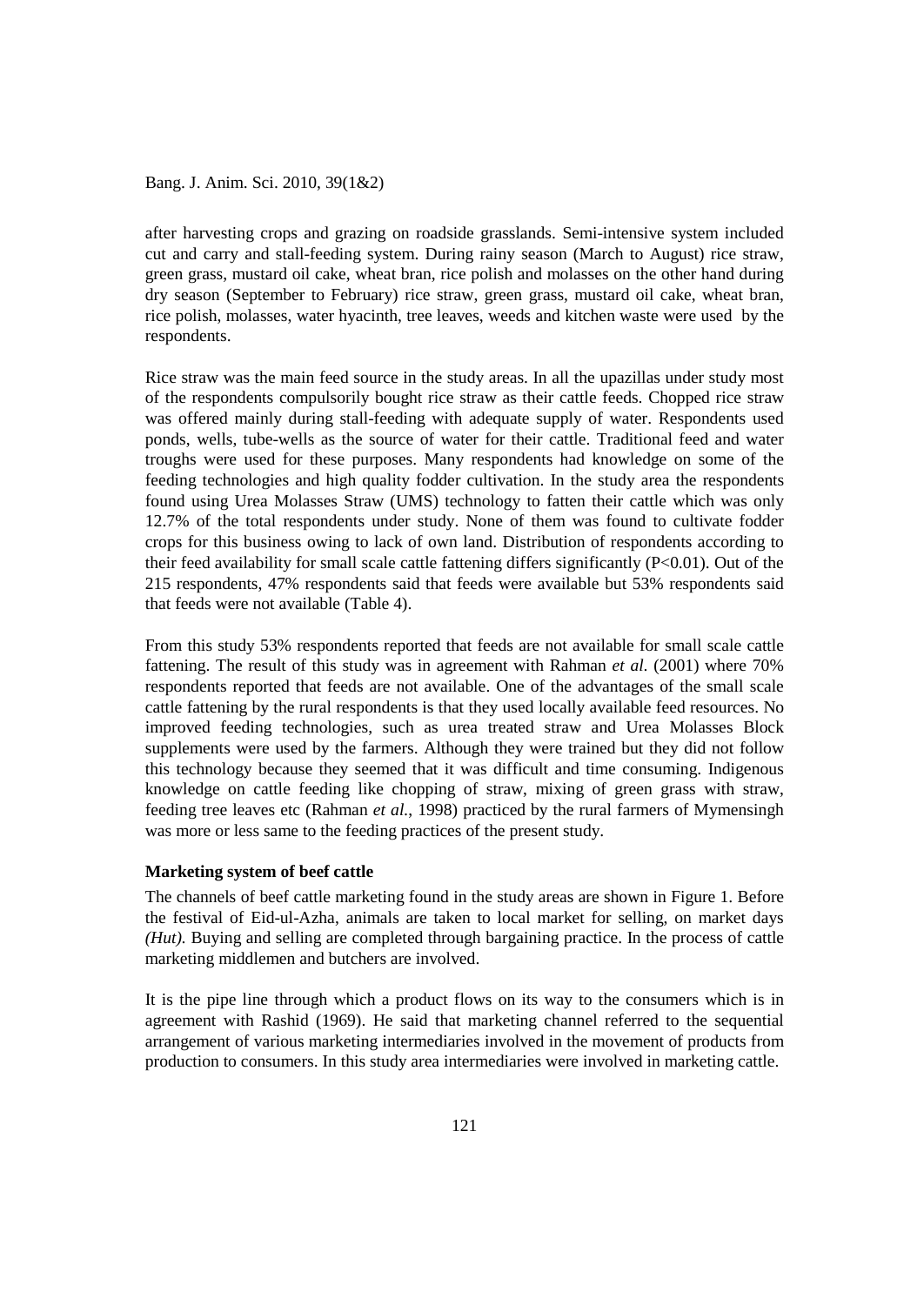|              | Occupation      | Does feeds are available |           |
|--------------|-----------------|--------------------------|-----------|
|              |                 | Yes $(\% )$              | No(%)     |
|              | Farmer          | 67(66.3)                 | 84 (73.7) |
|              | <b>Business</b> | 21(20.8)                 | 3(2.63)   |
|              | Shop keeper     | 1(0.99)                  | $\theta$  |
|              | Teacher         | 8(7.92)                  | 10(8.77)  |
|              | Service         | 3(2.97)                  | 11(9.64)  |
|              | Doctor          | 1(0.99)                  | 6(5.26)   |
| <b>Total</b> |                 | 101                      | 114       |
| Per cent     |                 | 47.0                     | 53.0      |

**Table 4. Distribution of respondents according to the availability of feed for cattle fattening** 

Chi-square test (P<0.01)



**Fig. 1. Marketing channel of beef cattle in Bangladesh**

#### **Problems and suggestions on fattening and marketing of cattle**

Table 5 shows that 95% respondents mentioned that high price of the cattle feeds is the greatest problem for small scale cattle fattening. The result of this study differed from Ali and Anwar (1987) where they found that shortage of animal feed was the greatest problem of the farmers for rearing cattle. Hashem *et al.* (1999) reported that lack of training, lack of credit facilities, price variation in different markets, disorganized marketing system were the problem for cattle fattening in Bangladesh. They also mentioned that about 98% farmers had the problem of transporting cattle for marketing. The result of this study was more or less similar to Hashem *et al.* (1999).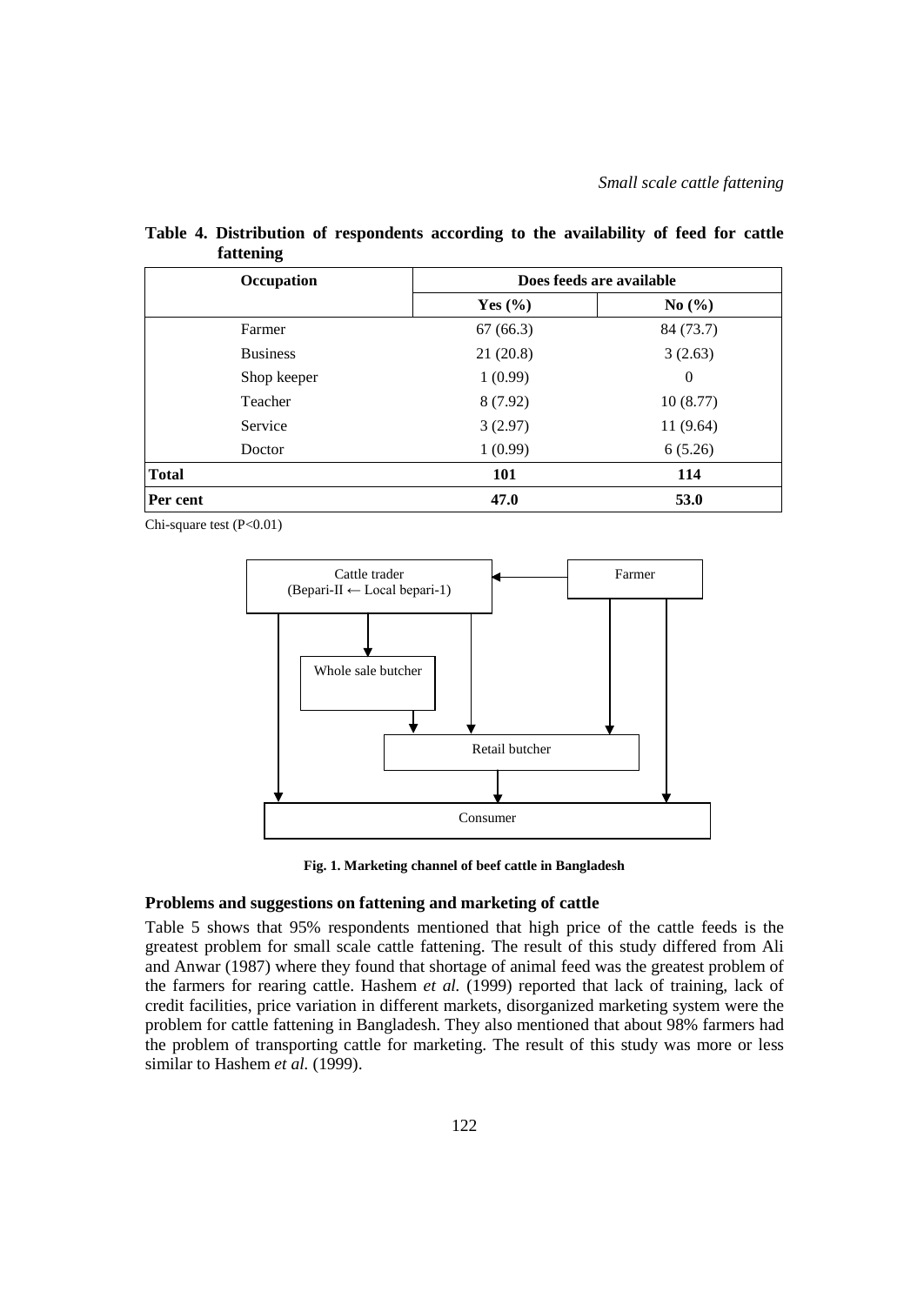| Problems and Per cent of total respondents<br>$(n = 215)$ | <b>Suggestions and Per cent of total respondents</b><br>$(n = 215)$ |  |
|-----------------------------------------------------------|---------------------------------------------------------------------|--|
| <b>Fattening aspect:</b>                                  | <b>Fattening aspect:</b>                                            |  |
| 1. High price of feeds (95)                               | 1. Lowering the feed cost (85)                                      |  |
| 2. Lack of knowledge about fattening (90)                 | 2. Need government support (70)                                     |  |
| 3. Lack of cattle shed (85)                               | 3. Training facilities to the people (70)                           |  |
| 4. Low capital investment (50)                            | 4. Providing bank loan facilities (65)                              |  |
| 5. Shortage of cattle feed (45)                           | Increase production and preservation of cattle feeds &              |  |
| 6. Lack of sufficient green grass supply (40)             | fodder $(60)$                                                       |  |
|                                                           | 6. Feeding UMS is beneficial (58)                                   |  |
| <b>Marketing aspect:</b>                                  | 7. Preparation of balanced ration to reduce the cost (50)           |  |
| 1. Unhygenic condition of market place (95)               |                                                                     |  |
| 2. Lack of place in the market (85)                       | <b>Marketing aspect:</b>                                            |  |
| 3. No market rules and regulation (80)                    | 1. Improvement of market facilities (96)                            |  |
| 4. Price fluctuation (75)                                 | 2. Government legislation on market price (91)                      |  |
| 5. No grading system of cattle (73)                       | 3. Price fluctuation should be checked (85)                         |  |
| 6. Higher transportation cost (71)                        | 4. Proper capital management (80)                                   |  |
| 7. Unfair price from dalal (65)                           |                                                                     |  |

| Table 5. Problems on fattening and marketing of cattle |  |  |
|--------------------------------------------------------|--|--|
|--------------------------------------------------------|--|--|

The management, factors, marketing system, problems and potential solutions of small scale cattle fattening in rural areas of Bangladesh are identified in this study. The results of this study will be useful to farmers and researchers to identify the overall problems and their remedies on feeding, management and marketing related to cattle fattening. So the findings may be act as a prescription of proper management of small scale cattle fattening in rural areas of Bangladesh.

### **Literature Cited**

- Ahmed, M., M. M. Hossain and S. Akhter*.* 2002. Cattle fattening as income generating activity by the farmers. Bang. J. Anim. Sci., 31 (1-2): 83-90.
- Ali, M. A. and A. B. M. N. Anwar. 1987. Cattle Problem Confrontation in a Union of Mymensingh. Bangladesh J. Exten. Educ., 2(1): 41-49.
- BBS (Bangladesh Bureau of Statistics). 2004. Statistical Pocket Book of Bangladesh. Statistics Division, Ministry of Planning, Government of the Peoples' Republic of Bangladesh.
- BBS (Bangladesh Bureau of Statistics). 2005. Statistical Pocket Book of Bangladesh. Statistics Division, Ministry of Planning, Government of the Peoples' Republic of Bangladesh.
- Begum, M. A. A., M. M. Hossain, M. Khan, M. M. Rahman and S. M. E. Rahman. 2007. Cattle Fattening Practices of Selected Farmers in Panchagarh District. Bang. J. Anim. Sci., 36(1&2): 62-72.
- FAO, 2004. Selected indicators of Food and Agriculture Development in Asia- pacific region, 1993- 2003. Food and Agriculture Organization of the United Nations. Bangkok, Thailand. pp.119-121.